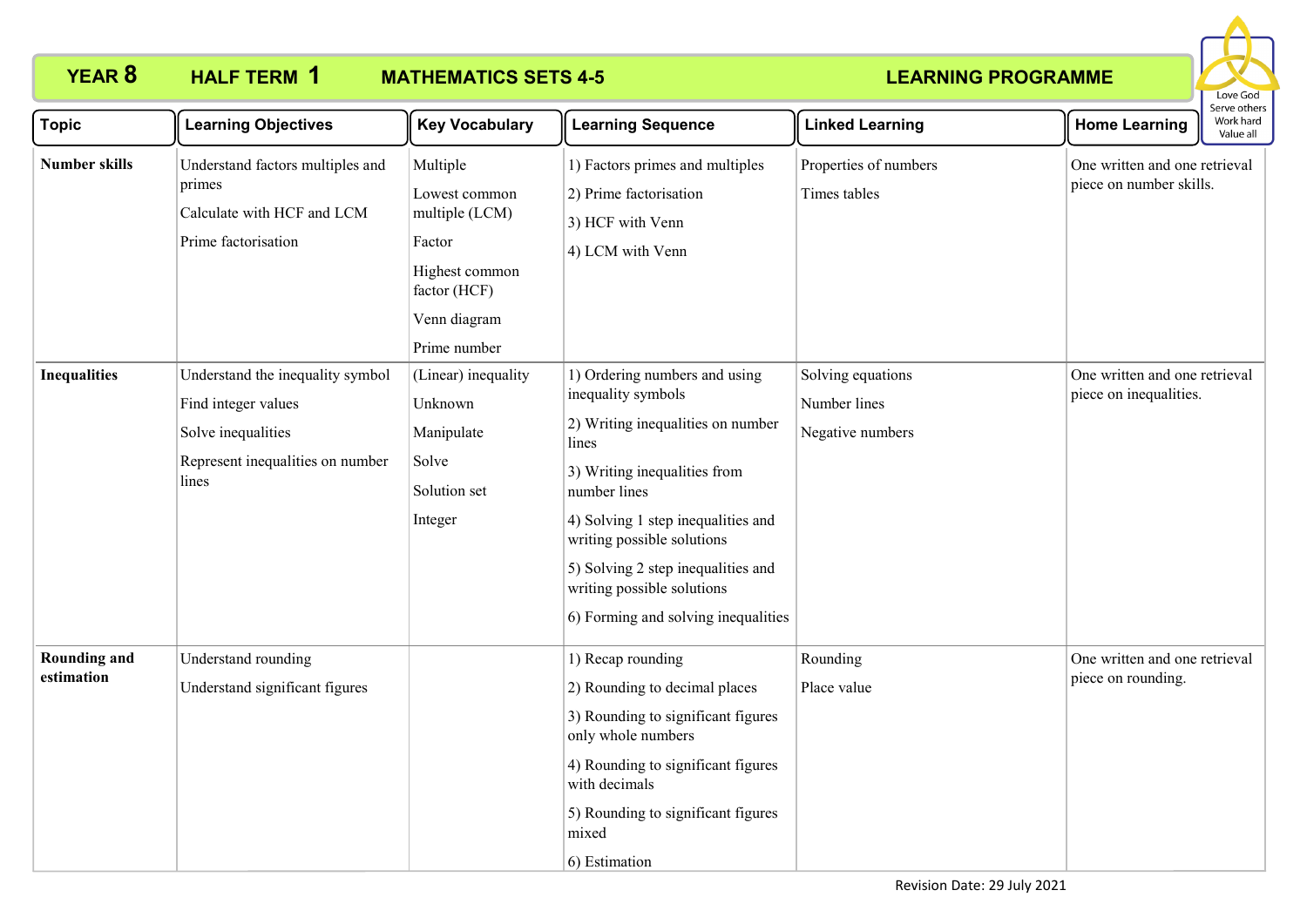

| <b>Topic</b>                         | <b>Learning Objectives</b>                                                                                                             | <b>Key Vocabulary</b>                                                                                                              | <b>Learning Sequence</b>                                                                                                                                                                                                                                                                                                                                                                                                                                                             | <b>Linked Learning</b>                                                              | Serve others<br>Work hard<br><b>Home Learning</b><br>Value all                         |
|--------------------------------------|----------------------------------------------------------------------------------------------------------------------------------------|------------------------------------------------------------------------------------------------------------------------------------|--------------------------------------------------------------------------------------------------------------------------------------------------------------------------------------------------------------------------------------------------------------------------------------------------------------------------------------------------------------------------------------------------------------------------------------------------------------------------------------|-------------------------------------------------------------------------------------|----------------------------------------------------------------------------------------|
| Pythagoras<br><b>Laws of indices</b> | To understand Pythagoras theorem<br>Calculate missing sides of a right<br>angled triangle<br>Work with indices                         | Hypotenuse<br>Pythagoras' theorem<br>Right angle<br>Square root<br>Power                                                           | 1) Exploring right angled triangles<br>2) Calculating the hypotenuse<br>3) Calculating the shorter sides<br>4) Calculating a mixture<br>1) Calculating with powers and                                                                                                                                                                                                                                                                                                               | Square numbers and roots<br>Area<br>Substitution<br>Rearranging<br>Powers and roots | One written and one retrieval<br>piece on Pythagoras.<br>One written and one retrieval |
|                                      | Be able to write in index form<br>Understand basic index laws                                                                          | Root<br>Index, Indices<br>Positive, Negative<br>Standard form<br>Inequality                                                        | roots and writing using index<br>notation<br>2) Basic rules of indices (5 of them)<br>3) Basic rules of indices (5 of them)<br>4) Index rules with coefficients and<br>combined laws                                                                                                                                                                                                                                                                                                 | Powers of 10                                                                        | piece on laws of indices.                                                              |
| Graphs                               | Understand basic lines on graphs<br>Plot linear graphs using a variety of<br>methods<br>Understand and use gradients and<br>intercepts | Plot<br>Equation<br>Linear<br>Coordinate<br>(Positive/negative)<br>gradient<br>y-intercept<br>Horizontal<br>Vertical<br>Substitute | 1) Horizontal, vertical and<br>variations of y=x<br>2) Recap plotting from table of<br>values with positive gradients<br>3) Plotting table of values including<br>negative gradients<br>4) Investigating gradient and<br>intercepts (Computer lesson)<br>5) Identifying gradient and y-<br>intercept from equation<br>6) Plotting using $y=mx+c$ (positive<br>gradients)<br>7) Identifying gradients and<br>intercepts from a graph<br>8) Plotting graphs in the form<br>$ax+by = c$ | Substitution                                                                        | One written and one retrieval<br>piece on graphs.                                      |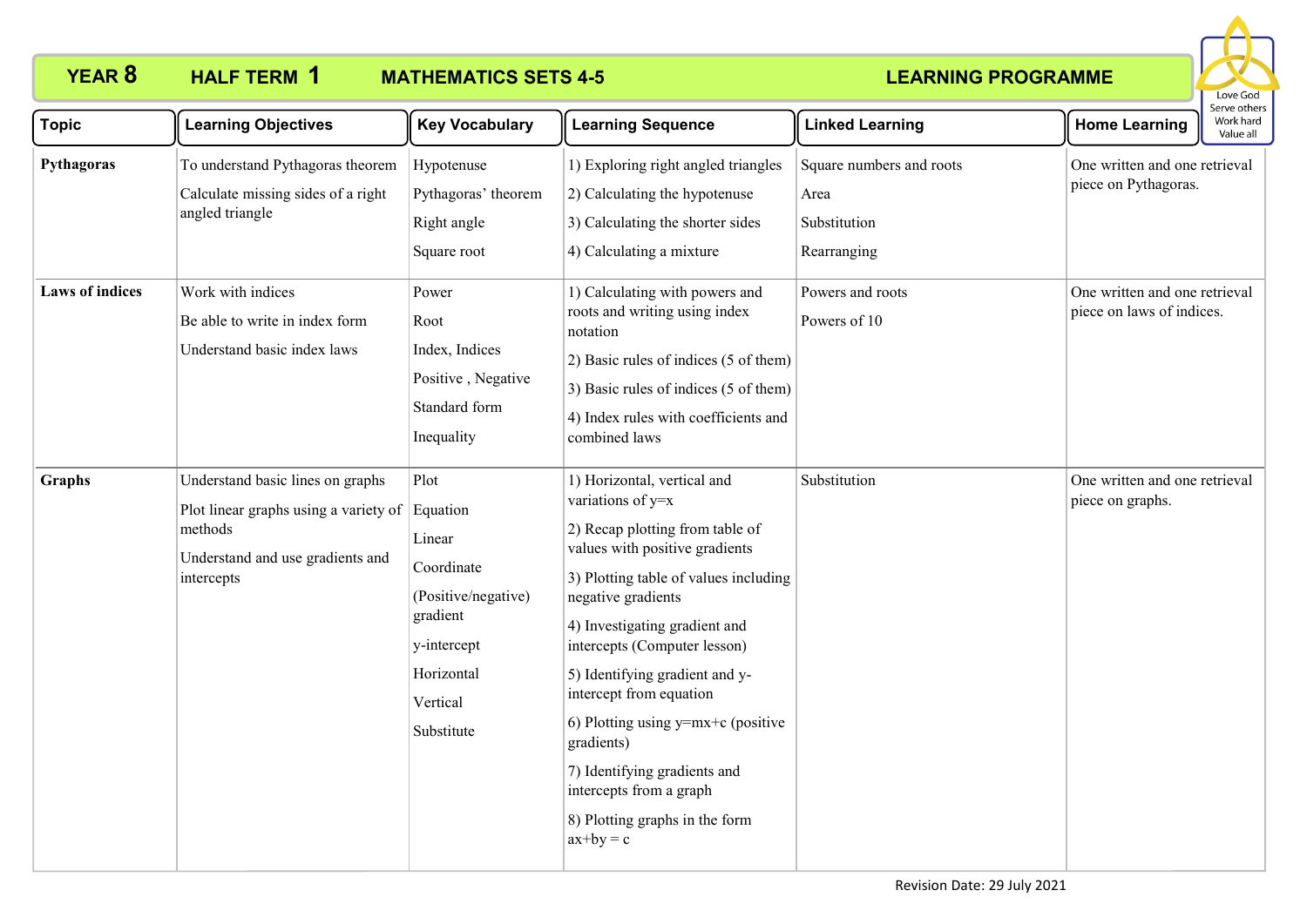

| Topic                               | <b>Learning Objectives</b>                                                                                                                                                      | <b>Key Vocabulary</b>                                                                                           | <b>Learning Sequence</b>                                                                                                                                                                                                                                                                                                                                                                                                 | <b>Linked Learning</b>                                         | <b>Home Learning</b>                                                    | וסנו עם טנוופו:<br>Work hard<br>Value all |
|-------------------------------------|---------------------------------------------------------------------------------------------------------------------------------------------------------------------------------|-----------------------------------------------------------------------------------------------------------------|--------------------------------------------------------------------------------------------------------------------------------------------------------------------------------------------------------------------------------------------------------------------------------------------------------------------------------------------------------------------------------------------------------------------------|----------------------------------------------------------------|-------------------------------------------------------------------------|-------------------------------------------|
| Area of shapes and<br>circles       |                                                                                                                                                                                 | Trapezium<br>Circle, Pi<br>Radius<br>Diameter<br>Chord<br>Circumference<br>Area<br>Arc<br>Tangent               | 1) Area of basic shapes recap<br>2) Area of a trapezium<br>3) Investigating circles including<br>labelling a circle<br>4) Calculating with circumference<br>5) Calculating with area                                                                                                                                                                                                                                     |                                                                | One written and one retrieval<br>piece on area.                         |                                           |
| <b>Expanding and</b><br>factorising | Expand and factorise with single<br>brackets<br>Solving a range of equations<br>including those with brackets<br>Solving a range of equations<br>including those with fractions | Product<br>Expand<br>Variable<br>Term<br>Coefficient<br>Common factor<br>Factorise<br>Power<br>Indices<br>Solve | 1) Expanding single brackets<br>2) Expanding more complex single<br>brackets<br>3) Recap simplifying expressions<br>including with different powers<br>4) Expanding and simplifying<br>5) Factorising into a single bracket<br>6) Factorising more complex<br>expressions<br>7) Recap solving basic equations<br>8) Solving 2 step equations<br>including brackets<br>9) Solving including fractions<br>10) Algebra test | Simplifying algebra<br>Function machines<br>Inverse operations | One written and one retrieval<br>piece on expanding and<br>factorising. |                                           |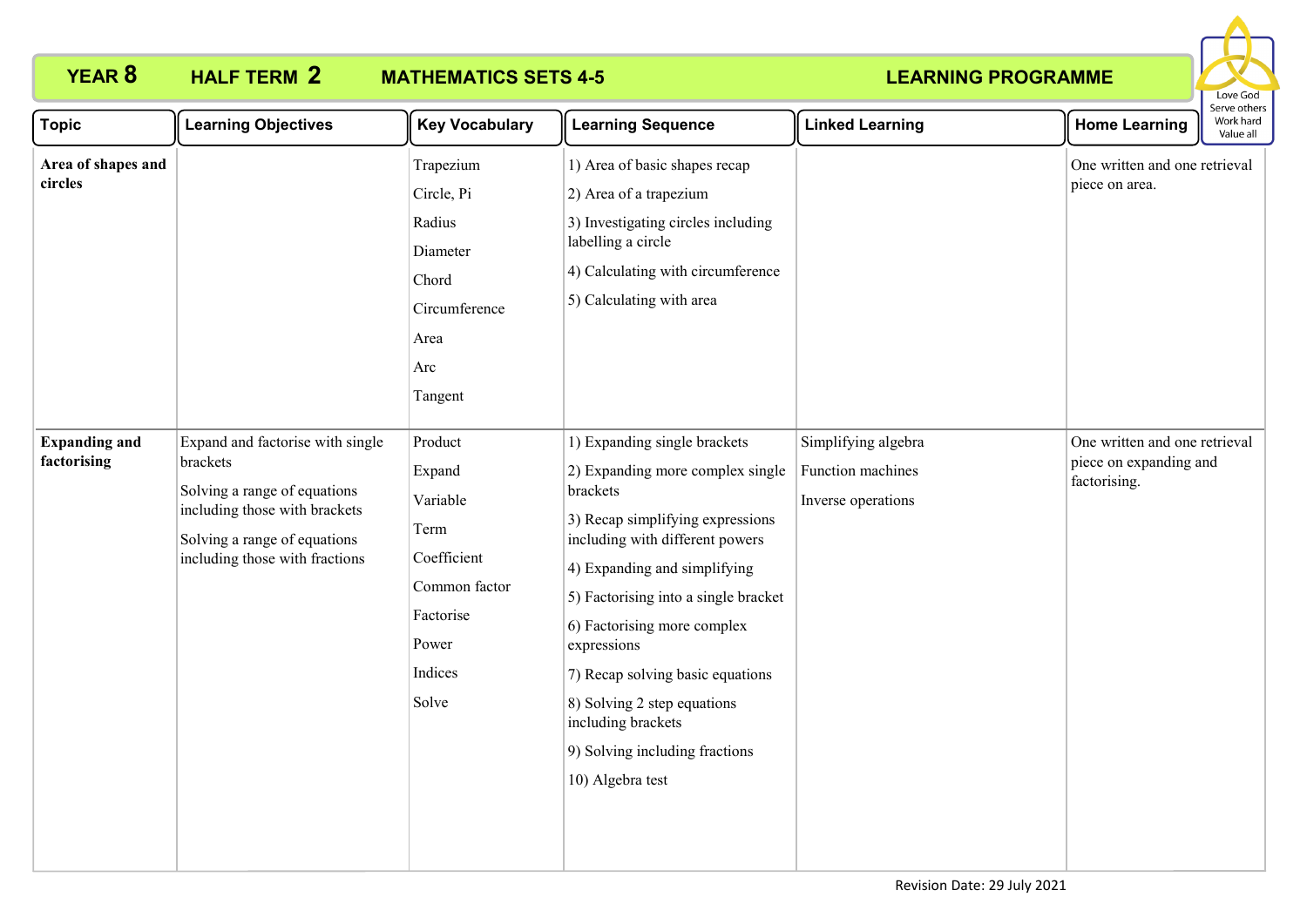

| <b>Topic</b>            | <b>Learning Objectives</b>                                                                                                                                                | <b>Key Vocabulary</b>                          | <b>Learning Sequence</b>                                                                                                                                                                                                                                                                                                 | <b>Linked Learning</b> | <b>Home Learning</b>                                            | .<br>Work hard<br>Value all |
|-------------------------|---------------------------------------------------------------------------------------------------------------------------------------------------------------------------|------------------------------------------------|--------------------------------------------------------------------------------------------------------------------------------------------------------------------------------------------------------------------------------------------------------------------------------------------------------------------------|------------------------|-----------------------------------------------------------------|-----------------------------|
| Ratio and<br>proportion | To be able to write in ratio format<br>To simplify ratio<br>To solve a variety of ratio problems Multiplier<br>To solve best buy problems<br>To understand exchange rates | Ratio<br>Proportion<br>Unitary method<br>Units | 1) Simplifying ratios with different<br>units and writing in the form 1:n<br>where n is a decimal<br>2) Ratio problems via bar<br>modelling<br>3) Ratio problems via bar<br>modelling<br>4) Ratio problems involving<br>algebra<br>5) Best buys<br>6) Currency conversions<br>7) Unit conversions<br>8) End of unit test | Fractions<br>Measures  | One written and one retrieval<br>piece on ratio and proportion. |                             |
|                         |                                                                                                                                                                           |                                                |                                                                                                                                                                                                                                                                                                                          |                        |                                                                 |                             |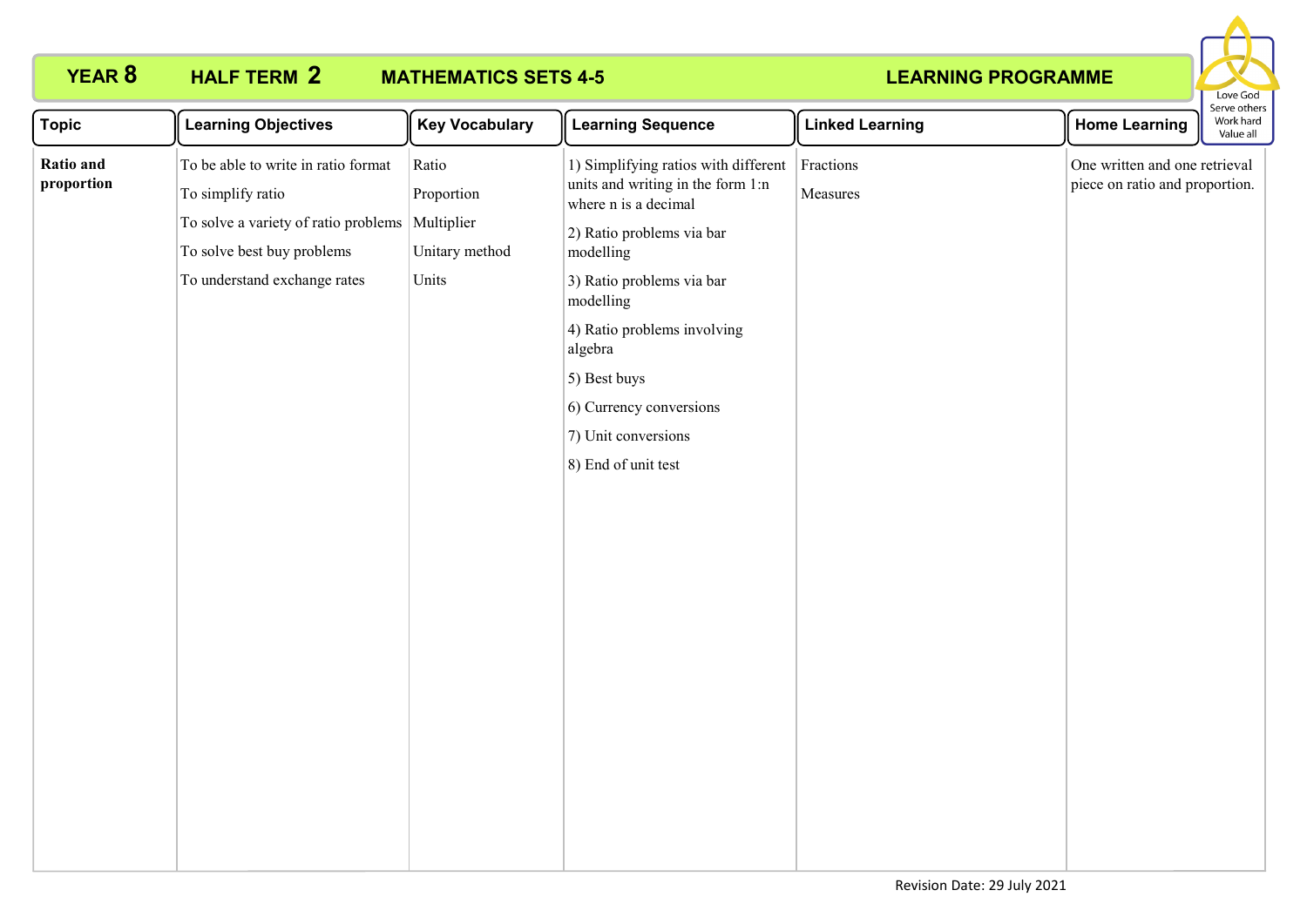

| <b>Topic</b>                             | <b>Learning Objectives</b>                                                                                                                                                                                                                                                                                                                                                                   | <b>Key Vocabulary</b>                                                                               | <b>Learning Sequence</b>                                                                                                                                                                                                                                                                                                                                                                         | <b>Linked Learning</b>                                                                                                                                                                                                                          | <b>Home Learning</b>                                   | Serve others<br>Work hard<br>Value all |
|------------------------------------------|----------------------------------------------------------------------------------------------------------------------------------------------------------------------------------------------------------------------------------------------------------------------------------------------------------------------------------------------------------------------------------------------|-----------------------------------------------------------------------------------------------------|--------------------------------------------------------------------------------------------------------------------------------------------------------------------------------------------------------------------------------------------------------------------------------------------------------------------------------------------------------------------------------------------------|-------------------------------------------------------------------------------------------------------------------------------------------------------------------------------------------------------------------------------------------------|--------------------------------------------------------|----------------------------------------|
| <b>Percentages 2</b>                     | To be able to calculate a percentage<br>of an amount with and without a<br>calculator.<br>To be able to increase/decrease by<br>an amount by a given percentage<br>with and without a calculator<br>To be able to find a percentage<br>change<br>To be bale to calculate simple<br>interest and compound interest and<br>be able to draw comparisions/                                       | Percent<br>Multiplier<br>Increase, decrease<br>Simple interest<br>Compound interest                 | 1) Recap percentages of amounts -<br>all methods<br>2) Recap increase decrease mental<br>method<br>3) Percentage increase using a<br>multiplier<br>4) Percentage decrease using a<br>multiplier<br>5) Mixture<br>6) Calculating percentage change<br>7) Simple interest<br>8) Compound interest using a table<br>for each year.<br>9) Simple and compound interest<br>10) End of unit assessment | Dividing by 100, 10, 5, 4, and 2 mentally<br>Converting interchangeably between<br>fractions, decimals and percentages                                                                                                                          | One written and one retrieval<br>piece on percentages. |                                        |
| <b>Averages from</b><br>frequency tables | To find the mean, median, mode<br>and range for a data set<br>To be able to work with the reverse<br>mean<br>To find the mean from an<br>ungrouped frequency table<br>To find the estimated mean from a<br>grouped frequency table<br>To find the mode and median from<br>a grouped/ungrouped frequency<br>table<br>To be able to compare sets of data<br>using measures on central tendency | Continuous data<br>Discrete data<br>Average<br>Spread<br>Mean<br>Median<br>Mode<br>Range<br>Measure | 1) Recap all 4 averages<br>2) Working with reverse mean<br>3) Problems involving averages<br>4) Mean from a frequency table<br>5) Mean from a grouped frequency<br>table<br>6) Median from both frequency<br>tables<br>7) Comparing data and describing<br>comparisons<br>8) End of unit assessment                                                                                              | Know the meaning of discrete and<br>continuous data<br>Interpret and construct frequency tables<br>Understand the mean, mode and median<br>as measures of typicality (or location)<br>Find the mean, median, mode and range<br>of a set of data | One written and one retrieval<br>piece on averages.    |                                        |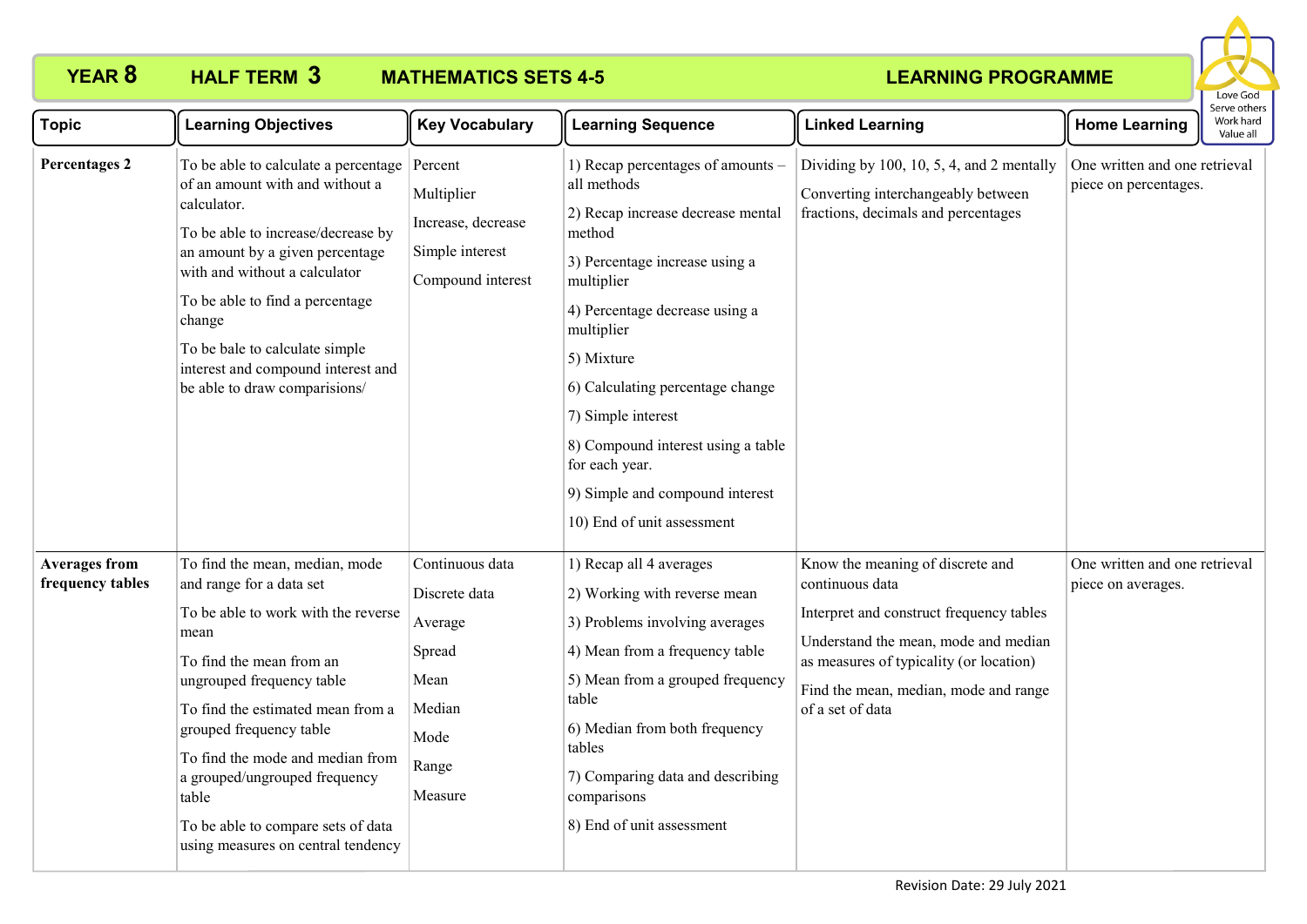# **HALF TERM 4**

# **YEAR 8 HALF TERM MATHEMATICS SETS 4-5**



| <b>Topic</b> | <b>Learning Objectives</b>                                                                                                                                                                                                                                       | <b>Key Vocabulary</b>                                                                                                                                                                                                 | <b>Learning Sequence</b>                                                                                                                                                                                                                                                        | <b>Linked Learning</b>                                                                                                                                                                          | <b>Home Learning</b>                                   | Work hard<br>Value all |
|--------------|------------------------------------------------------------------------------------------------------------------------------------------------------------------------------------------------------------------------------------------------------------------|-----------------------------------------------------------------------------------------------------------------------------------------------------------------------------------------------------------------------|---------------------------------------------------------------------------------------------------------------------------------------------------------------------------------------------------------------------------------------------------------------------------------|-------------------------------------------------------------------------------------------------------------------------------------------------------------------------------------------------|--------------------------------------------------------|------------------------|
| Probability  | To be able to calculate simple<br>probabilities<br>To be able to draw a two-way table<br>and use it to find probabilities<br>To find probabilities of<br>independent and dependent events<br>To draw a probability tree and use<br>it to calculate probabilities | Outcome, equally<br>likely outcomes<br>Independent event<br>Dependent event<br>Tree diagrams<br>Theoretical probability<br>Experimental<br>probability<br>Random<br>Bias, unbiased, fair<br>Relative frequency<br>Set | 1) Probability recap<br>2) Probability from two-way tables<br>3) Probability rules $-$ AND/OR<br>4) Probability trees basics<br>5) Calculating probabilities from<br>probability trees<br>6) Gaining a sound understanding<br>of probability trees<br>7) End of unit assessment | Add fractions and decimals<br>Multiply fractions and decimals<br>Convert between fractions, decimals and<br>percentages<br>Use frequency trees to record outcomes<br>of probability experiments | One written and one retrieval<br>piece on probability. |                        |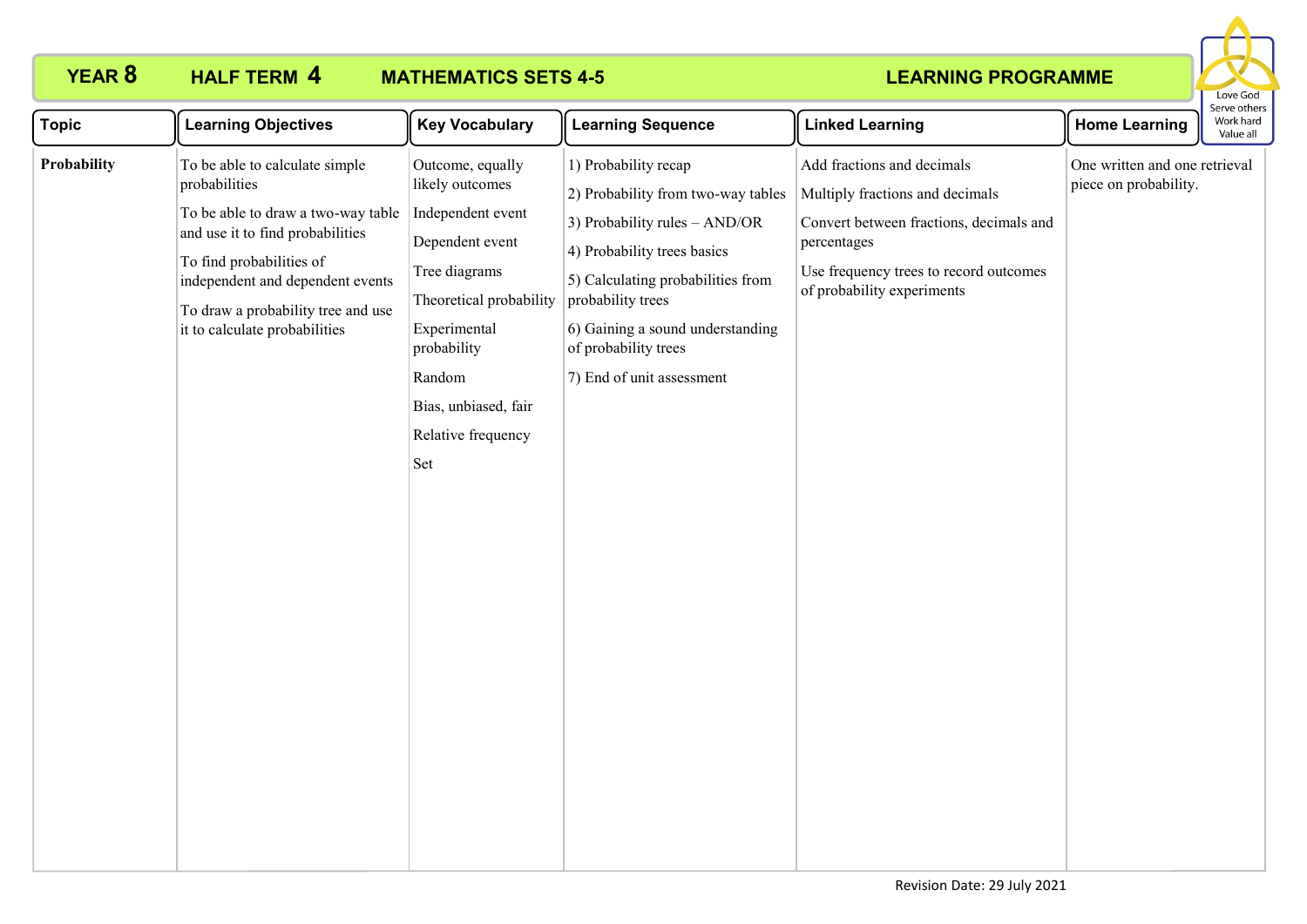

| <b>Topic</b>     | <b>Learning Objectives</b>                                                                                                                                                                                                                                                                                                                                                                                                                                                                                                                                                                                                                                                | <b>Key Vocabulary</b>                                                                     | <b>Learning Sequence</b>                                                                                                                                                                                                                                                                 | <b>Linked Learning</b>                                                             | <b>Home Learning</b>                                 | יכו עכ טנווכו<br>Work hard<br>Value all |
|------------------|---------------------------------------------------------------------------------------------------------------------------------------------------------------------------------------------------------------------------------------------------------------------------------------------------------------------------------------------------------------------------------------------------------------------------------------------------------------------------------------------------------------------------------------------------------------------------------------------------------------------------------------------------------------------------|-------------------------------------------------------------------------------------------|------------------------------------------------------------------------------------------------------------------------------------------------------------------------------------------------------------------------------------------------------------------------------------------|------------------------------------------------------------------------------------|------------------------------------------------------|-----------------------------------------|
| <b>Sequences</b> | To be able to find the term-to-term<br>rule in a sequence and continue the<br>sequence.<br>To be able to fluently find the nth<br>term of ascending and descending<br>linear sequences. Use the nth term<br>of a sequence to deduce if a given<br>number is in a sequence<br>To be able to recognise and use the<br>Fibonacci sequence and generate<br>Fibonacci type sequences including<br>continuing to find the next terms of<br>a Fibonacci sequence<br>To be able to draw the subsequent<br>terms in a picture sequence and<br>calculate the nth term of it.<br>To be able to substitute into a<br>quadratic nth term to generate<br>terms in a quadratic sequence. | Term-to-term rule<br>Position-to-term rule<br>nth term<br>Generate<br>Linear<br>Quadratic | 1) Term to term rule and next terms<br>$(2)$ Finding the Nth term<br>3) Generating from the Nth term<br>4) Problems with the Nth term<br>5) Fibonacci including algebraic<br>6) Picture sequences<br>7) Generating a sequence from a<br>quadratic nth term<br>8) End of topic assessment | Substitution of positive numbers into an<br>expression<br>Solve two step equations | One written and one retrieval<br>piece on sequences. |                                         |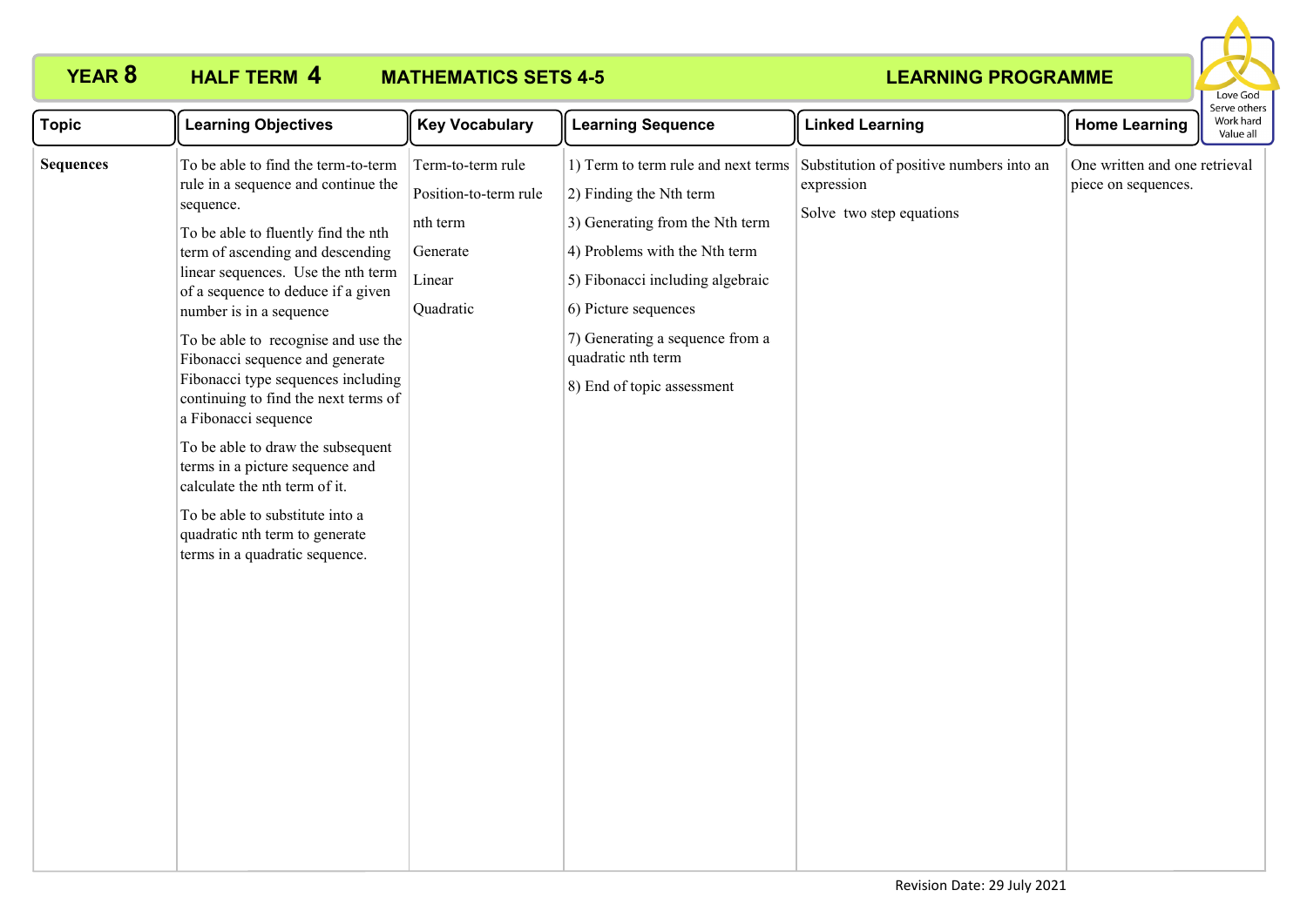

| <b>Topic</b>               | <b>Learning Objectives</b>                                                                                                                                                                                                                                                                                                                                                                                                                                       | <b>Key Vocabulary</b>                                                                                                        | <b>Learning Sequence</b>                                                                                                                                                                                                                                                                                                                                                                                                     | <b>Linked Learning</b>                                                                                                                                                                                                                                                          | <b>Home Learning</b>                                                  | serve other<br>Work hard<br>Value all |
|----------------------------|------------------------------------------------------------------------------------------------------------------------------------------------------------------------------------------------------------------------------------------------------------------------------------------------------------------------------------------------------------------------------------------------------------------------------------------------------------------|------------------------------------------------------------------------------------------------------------------------------|------------------------------------------------------------------------------------------------------------------------------------------------------------------------------------------------------------------------------------------------------------------------------------------------------------------------------------------------------------------------------------------------------------------------------|---------------------------------------------------------------------------------------------------------------------------------------------------------------------------------------------------------------------------------------------------------------------------------|-----------------------------------------------------------------------|---------------------------------------|
| Surface area and<br>volume | To be able to fluently recall area<br>formulae for 2d shapes including<br>circles<br>To be able to calculate areas of<br>compound shapes<br>To be able to calculate the surface<br>area of cuboids, prisms and<br>cylinders<br>To be able to calculate the volume<br>of cylinders and prisms and work<br>with inverse operations and<br>rearranging formulae to calculate<br>missing dimensions.<br>To be able to solve functional area<br>and volume questions. | Trapezium<br>Parallelogram<br>(Right) prism<br>Circumference<br>Cylinder<br>Cross-section<br>Volume<br>Surface area<br>Units | 1) Area recap - Trapezium,<br>triangle, parallelogram<br>2) Area recap – compound and<br>circles<br>3) Naming and nets of 3D shapes<br>4) Surface area of a cube and<br>cuboid<br>5) Surface area of triangular prisms<br>6) Surface area of cylinders<br>7) Calculating the volume of a<br>prism<br>8) Volume of a cylinder<br>9) Functional skills $-$ mixing the<br>volume and surface area<br>10) End of unit assessment | Know how to use formulae to find the<br>area of rectangles, parallelograms,<br>triangles and trapezia<br>Know how to find the area of compound<br>shapes<br>Name 3d shapes and properties<br>Recall circle parts and formulae to find<br>the area and circumference of a circle | One written and one retrieval<br>piece on surface area and<br>volume. |                                       |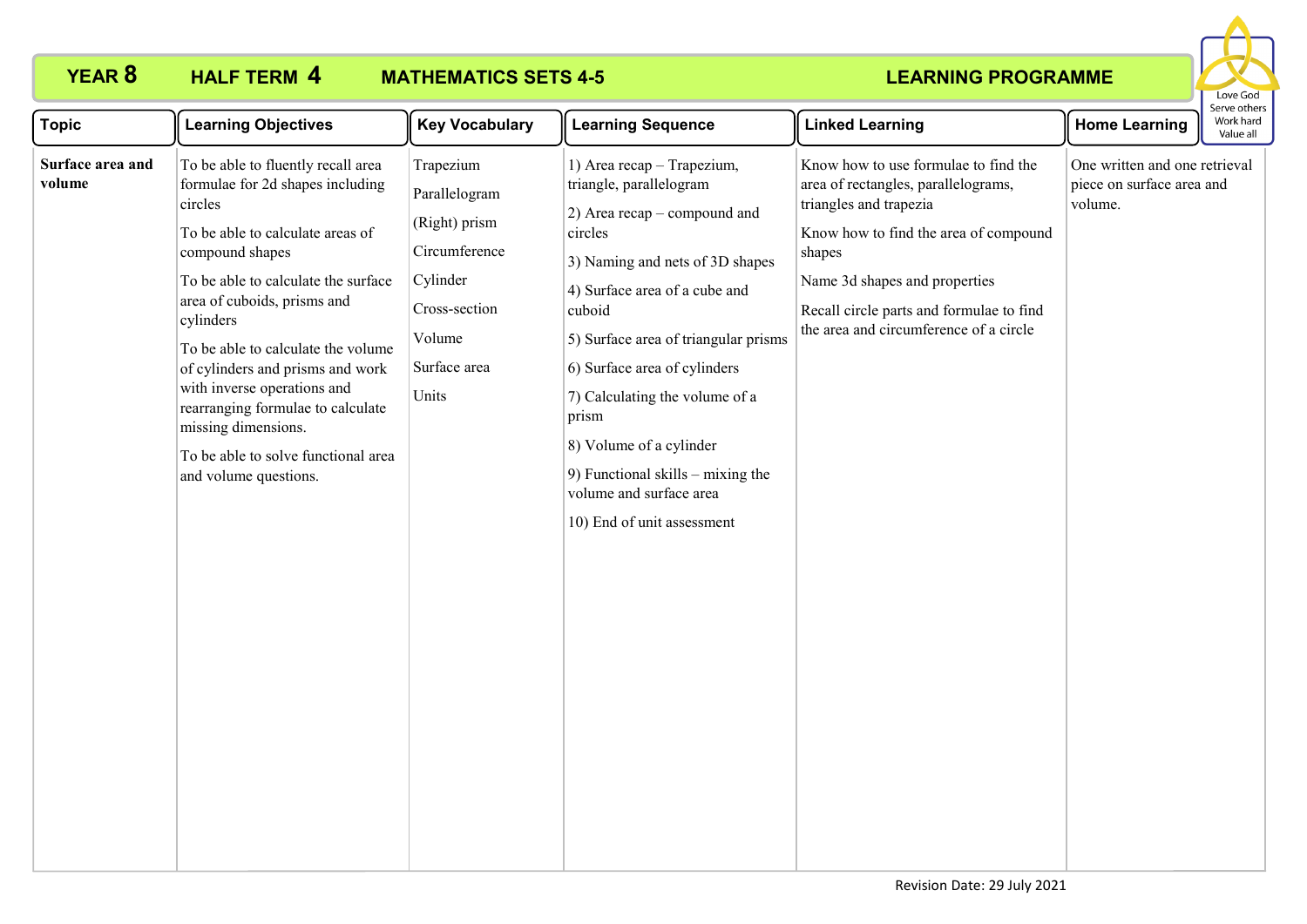

| <b>Topic</b>                               | <b>Learning Objectives</b>                                                                                                                                                                                                                                                                                                                                        | <b>Key Vocabulary</b>                                                                                                         | <b>Learning Sequence</b>                                                                                                                                                                                                                                                                                                               | <b>Linked Learning</b>                                                                                                                                                                                                                                                                                                              | <b>Home Learning</b>                                      | Serve others<br>Work hard<br>Value all |
|--------------------------------------------|-------------------------------------------------------------------------------------------------------------------------------------------------------------------------------------------------------------------------------------------------------------------------------------------------------------------------------------------------------------------|-------------------------------------------------------------------------------------------------------------------------------|----------------------------------------------------------------------------------------------------------------------------------------------------------------------------------------------------------------------------------------------------------------------------------------------------------------------------------------|-------------------------------------------------------------------------------------------------------------------------------------------------------------------------------------------------------------------------------------------------------------------------------------------------------------------------------------|-----------------------------------------------------------|----------------------------------------|
| <b>Time series</b>                         | To be able to plot a scatter graph of Scatter graph<br>bivariate data<br>Interpret a scatter diagram using<br>understanding of correlation and<br>accurately constructing a line of<br>best fit.<br>To calculate with compound<br>measures.<br>To draw and interpret a distance-<br>time graph                                                                    | Positive correlation<br>Negative correlation<br>Line of best fit<br>Interpolate<br>Extrapolate<br>Trend<br>Units              | 1) Exploring scatter graphs and<br>correlation<br>2) Plotting and line of best fit<br>3) Estimating from scatter graphs<br>4) Calculating with time<br>5) Speed distance and time<br>6) SDT graphs drawing graphs<br>7) Understanding SDT graphs                                                                                       | Know the meaning of discrete data<br>Interpret and construct frequency tables<br>Construct and interpret pictograms, bar<br>charts, pie charts, tables and vertical line<br>charts<br>Convert between units of time<br>Convert between units of metric<br>measurements<br>Understand how to find the gradient of al<br>line segment | One written and one retrieval<br>piece on time series.    |                                        |
| Scale drawing,<br>bearings and<br>measures | To understand the criteria of<br>writing a bearing and to accurately<br>draw/measure bearings<br>To understand how to calculate<br>distances using a scale and produce<br>a scale drawing<br>To convert interchangeably<br>between metric units of<br>measurement<br>To convert the key units of metric<br>measurement to imperial<br>measurements and vice versa | Bearings<br>Scale diagram<br>Clockwise<br>Metric<br>Centi(metre), Centi<br>(litre)<br>Kilo(metre), kilo<br>(gram)<br>Imperial | 1) Understanding bearings and<br>calculating return bearings<br>2) Measuring and drawing bearings<br>3) Understanding scale (maps,<br>blueprints, and objects)<br>4) Functional scale drawings<br>activity<br>5) Imperial measures<br>6) Metric length<br>7) Metric mass and volume<br>8) Converting between including<br>miles and km | Accurately measure angles<br>Understand what metric units of<br>measurement are<br>Understand what imperial units of<br>measurement are                                                                                                                                                                                             | One written and one retrieval<br>piece on scale drawings. |                                        |